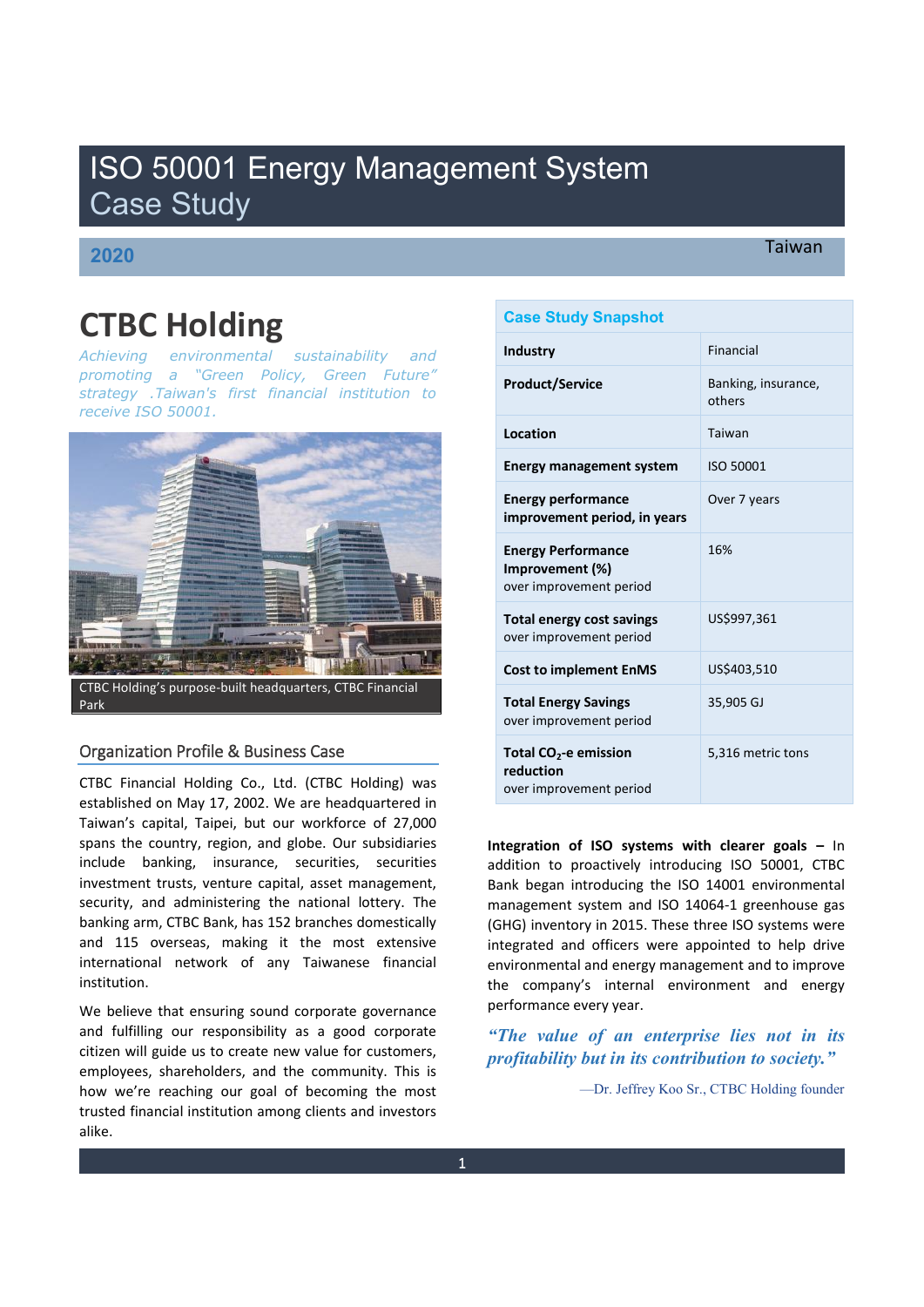### Global Energy Management System Implementation: Case Study

#### **2020 Taiwan**

# Business Benefits

Facilitated by the experience of CTBC Bank, other branches and subsidiaries obtained ISO 50001, ISO 14001, and ISO 14064-1 certification between 2012 and 2019 (Figure 1). In this time, we recorded energy performance improvement of 16% for a carbon reduction benefit of 5,316 metric tons, the equivalent of the monthly electricity consumption of 10,000 households in Taiwan.



*Figure 1: Driving performance through ISO 50001*

Environmental sustainability policy implementation -We acknowledge our responsibilities as a corporate citizen. Our efforts in this area start with reducing our energy use and carbon footprint by developing green products and strategies and engaging in sustainabilitycentered initiatives with both customers and employees.

**Results** - All 152 of CTBC Bank's domestic branches were required to install timer devices for their advertising signage and to adjust the on and off times of the signage based on summer and winter daylight hours. At our headquarters, all lighting has been replaced with LED lamps, which number approximately 16,000 and can be controlled remotely; furthermore, when an employee leaves their seat or is working overtime, individual lights can be switched on or off, and the lights can be turned off for 1 hour during the lunch break. Our headquarters has cut its annual electricity usage and carbon emissions by 11,759 kWh and 6.21 metric tons, respectively.

For our air-conditioning equipment, we perform annual efficiency testing and replace outdated equipment; in addition, the operation time of the water cooled chiller systems of all our Taiwan bank branches was adjusted from 7 a.m.–7 p.m. to 8 a.m.–6 p.m. From 2018 to 2019, our bank branches achieved an annual power use reduction of 227,970 kWh, thereby cutting emissions by 1,215 metric tons of  $CO<sub>2</sub>$  equivalent per year.

**Achievement of energy goals - We promote energy** integration projects and targets through three-year plans. The 6% cut in power use we targeted in the first phase (2015-2017) was successfully achieved, with our reduction of 1.2 million kWh exceeding the goal of 780,000 kWh. For the next phase (2018-2020), we have set a target of reducing total electricity consumption by 2% per year for, again, a total of 6%, translating into a cut of 1.72 million kWh and more than 952 tons of GHG emissions over the three years.

**Excellent environmental benefits** - Our headquarters occupies an area of approximately 30,700 square meters. It is the largest Diamond-grade Green Building Label-awarded building of any company in Taiwan's financial industry. In addition, in 2019, it was awarded LEED O+M v4.1 Platinum Certification from the American Institute of Architects, the world's leading authority on green buildings, becoming Taiwan's first recipient of LEED v4.1 recognition (Figure 2).



*Figure2: LEED O+M v4.1 Platinum Certificate*

**Solar power generation and green power purchasing –** Because electricity is the main source of our energy and GHG emissions, CTBC Financial Park is equipped with two sets of solar power generation equipment, which can generate 234,274 kWh of electricity annually for use around the park, delivering average yearly cost savings of US\$22,600 since 2015. We have also supported the Taiwan government's green energy policy by purchasing 100,000 kWh of green electricity every year since 2016.

#### Plan

**Certification expansion experience - Even before** introducing the ISO 50001 energy management system, CTBC Bank was continually implementing energy saving measures. In doing so, we discovered that setting a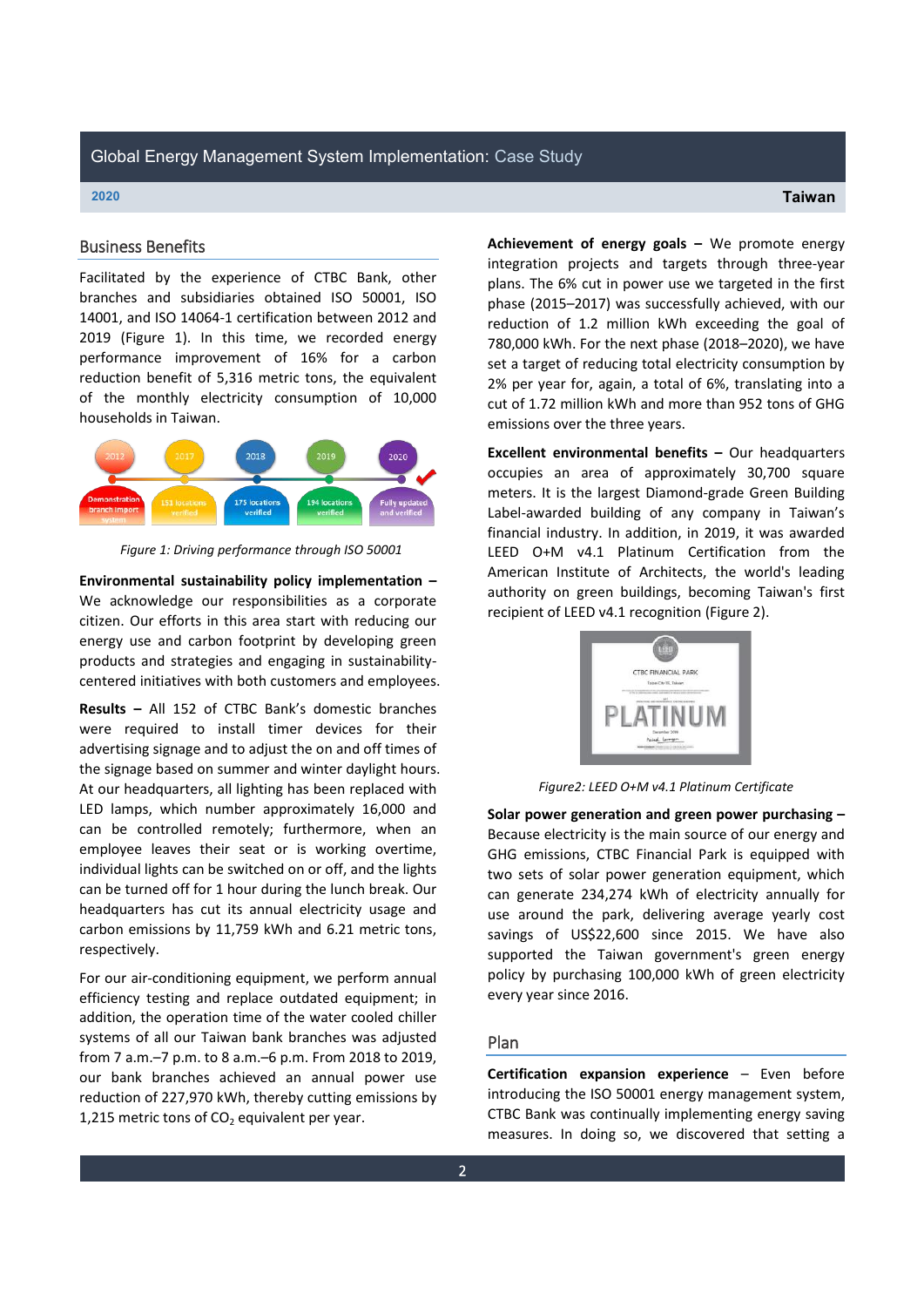more reasonable contract capacity with the national power supplier could more effectively control and reduce our electricity costs. Therefore, all bank branches across Taiwan now observe, review, and adjust their contractual capacities.

After a comprehensive review of the contractual capacities set by all branches, electricity consumption was adjusted, waste was minimized, and overcharges were added, resulting in the significant reduction of the electricity costs of our branches nationwide. This process is repeated annually. Further seeking international energy management methods, we found that the Taiwan government was actively encouraging enterprises to implement the systems needed for ISO 50001 certification. These span three main areas, namely management, systems, and technology, in order to identify opportunities and practices for improving energy use. This, combined with the company's energy management system, facilitates the regular review of energy usage and the reduction of energy waste.

CTBC Bank first introduced ISO 50001 energy management systems in 2012, after which we rolled out implementation across all bank branches within three years. This started with one demonstration site, namely our Taipei headquarters, where the systems were launched in three stages. We then introduced the systems at all our remaining bank branches nationwide and at our seven other subsidiaries. This formally kicked off the bank's environmentally sustainable operations and its implementation of energy-saving measures, which were expanded to more branches every year. It is expected that in 2020, CTBC Holding and its subsidiaries will all have upgraded to ISO 50001:2018.

Indeed, CTBC Bank's energy-saving achievements have lifted the standards of the entire CTBC Holding group. In 2018, we set CTBC Bank as a benchmark for the whole group and began encouraging other subsidiaries to gradually introduce the ISO/CNS 50001 energy management system(Figure 3), jointly promote independent energy management and energy conservation goals, and have all their employees work together to ease energy use and reduce carbon emissions.



*Figure3: Percentage of CTBC Holding subsidiaries with ISO 50001 certification*

**Energy policy and goal setting** – To maintain the stable operation of the energy management system, CTBC Bank has formulated environmental sustainability policies and procedures under our "Green Policy, Green Future" strategy (Figure 4). In accordance with it, we will strengthen implementation and maintenance, ensure regular reviews, and bolster communication between internal and external stakeholders, with a scope of technical feasibility, financial and operational aspects, and operational needs.

During these processes, improvements such as equipment removal, replacement, engineering control, labeling and warning, management control, and hardware are given priority. Through institutional implementation and progress report meetings, CTBC Bank has achieved the yearly goals that make up its three-year plans. Looking ahead, we are confident we can continue to reduce our electricity use by at least 2% each year, for a total 10% reduction from 2020 to 2025.



*Figure4: Our environmental sustainability policies*

**2020 Taiwan**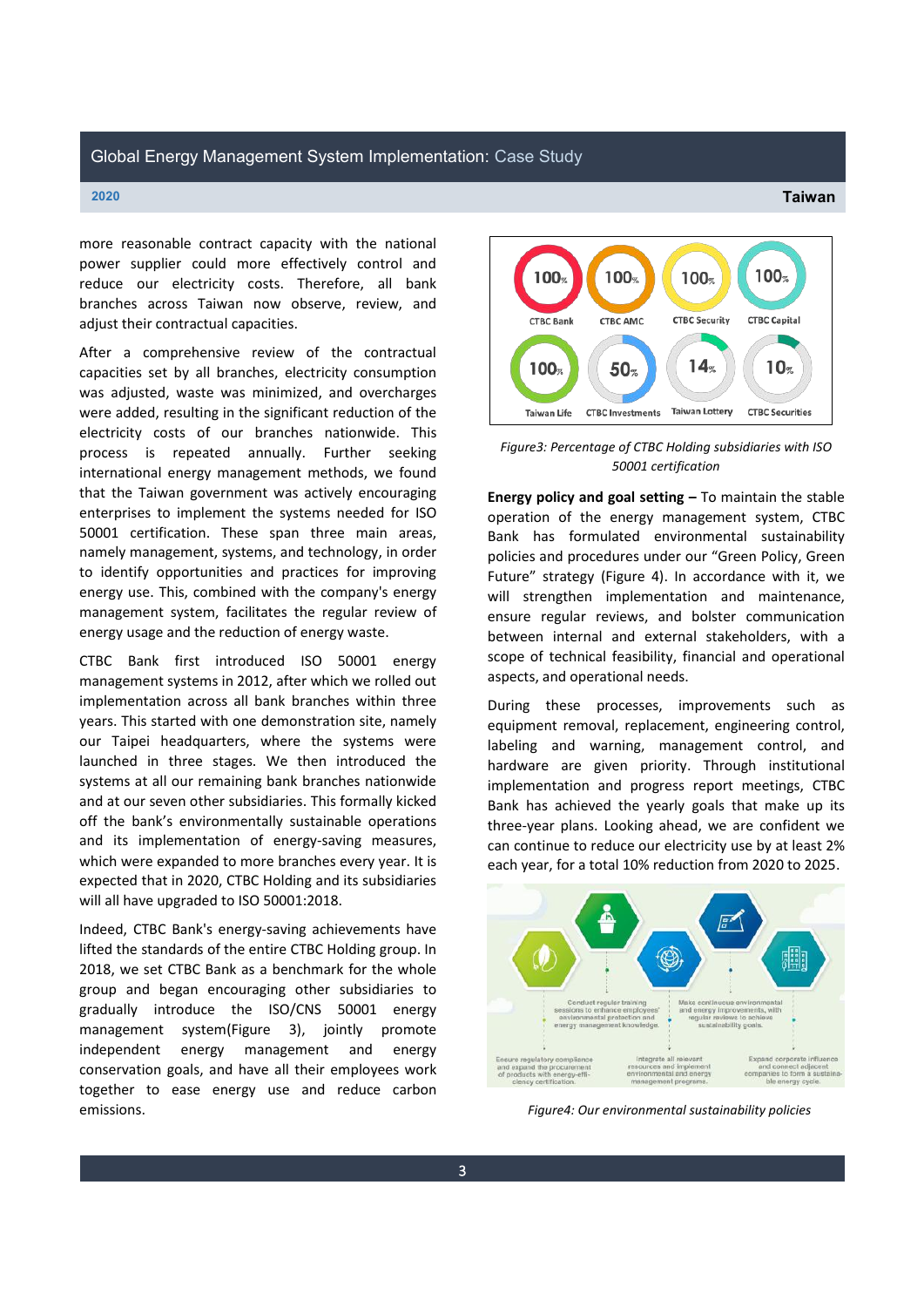"In line with the United Nations' Sustainable *Development Goals, Principles for Responsible Investment, and Principles for Sustainable Insurance, we have launched financial products and services specially tailored to protect the environment and the community. We also fulfill our CSR by investing in and*  organizing various public welfare activities."

#### **-Wen-Long Yen, CTBC Holding Chairman**

**Energy review - Each branch and subsidiary conducts** an inventory of the energy usage of various equipment, examining, for example, equipment type, power consumption, and operating time. The energy consumption value, age, and operation of the equipment are then weighted and, if the power consumption of equipment is found to represent 50% or more of the equipment's total energy consumption value, it is classified as major energy-using equipment. We hold regular management review meetings, at which resource proposals are made by all our locations and are prioritized by the headquarters allocates them based on the available budget funds. The main investments are made in bases with a relatively large proportion of energy consumption.

**Action plan formulation - Through a review of our** energy management system, we identified our airconditioning and lighting systems as our most energyintensive equipment. The review determined that we should establish an air-conditioning equipment management mechanism, perform regular reviews of the efficiency of water cooled chillers, and gradually replace those with overly high energy consumption. Furthermore, our headquarters features advanced chilled-beam and ice storage systems that reduce energy consumption and shift peak demand while our refrigerant management procedures further reduce GHG emissions. We also committed to phasing out inefficient lighting with low energy consumption LEDs and adjusting the hours in which lighting is turned on.

We also engaged a domestic energy diagnostics technology company to explore potential energy-saving measures, such as optimizing the operational efficiency of energy-consuming equipment, developing energy management action plans suitable for each bank branch, and regularly tracking energy performance.

#### Do, Check, Act

**Establishment of a sustainability group** - To ensure the stable, long-term operation of our energy management system, in 2017 we established a Corporate Sustainability Committee, which is entirely comprised of independent directors and is chaired by the president of CTBC Holding. The committee has established an Environmental Sustainability Group, the management representatives of which hold management meetings and devise environmental and energy targets aimed at improving our environmental and energy performance every quarter (See Figure 5). We adopted a gradual implementation method. Some measures are first tried at our headquarters while others are trialed at branches. Other bases look at experiences elsewhere; after a certain practice is determined to be feasible, it is implemented across other branches and even other CTBC Holding subsidiaries.



*Figure 5: Members of the Corporate Sustainability Committee*

**Goal tracking and results review - Each branch's** energy reductions are reviewed at Environmental Sustainability Group meetings and data such as electricity consumption is tracked monthly to ensure that our annual goals are achieved. The air-conditioning infrastructure at our headquarters includes an ice storage system; in summer, when consumption and prices peak, we operate it to freeze ice during off-peak hours (i.e., night), with the ice melted the next day. This both eases the burden on the grid during the day and reduces our own power bills. All branches also now switch off their air-conditioning at least half an hour before the end of the business, after we found that the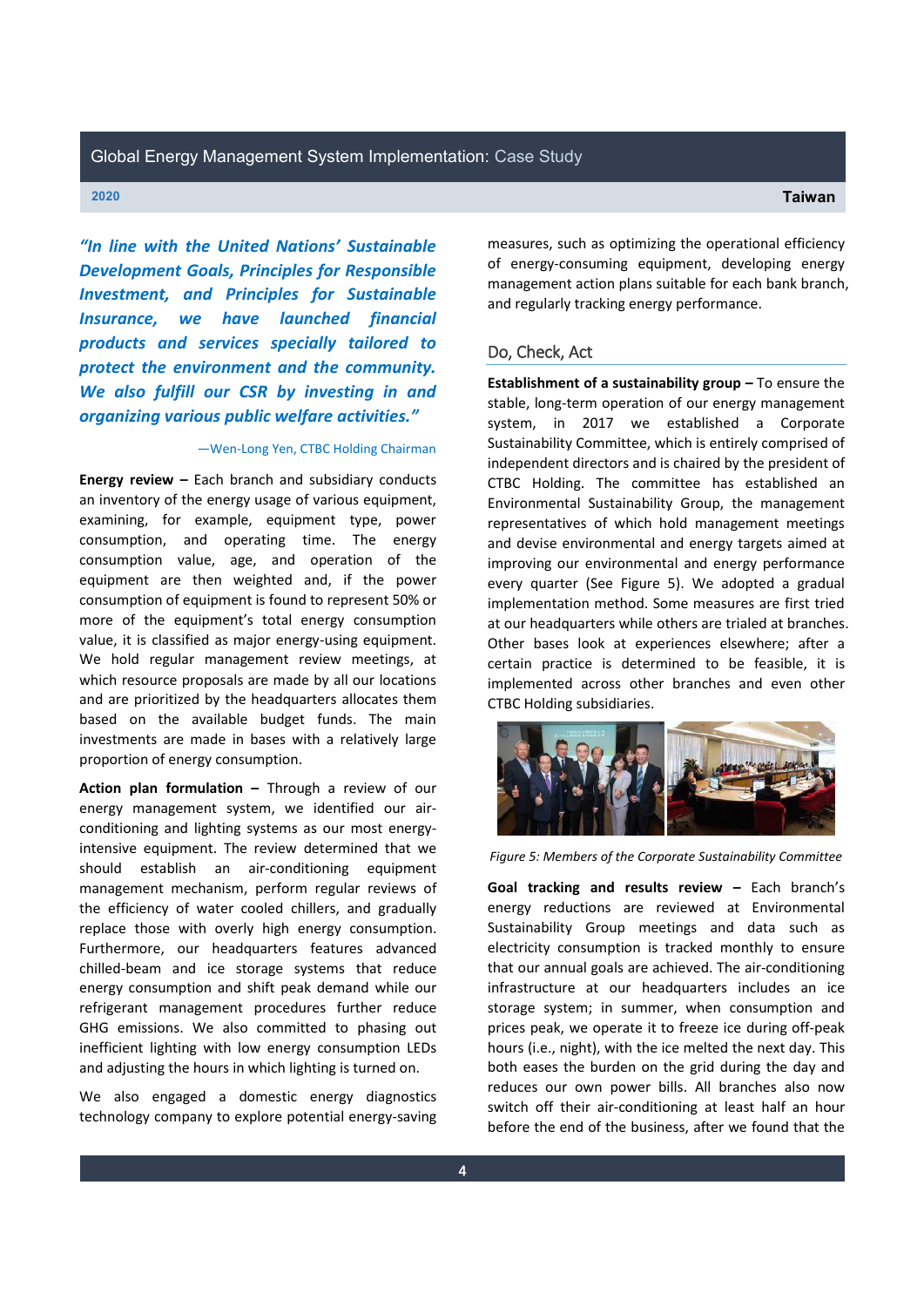resulting temperatures were still cool enough for the branch staff to work in a comfortably. Furthermore, even areas that see relatively less usage, such as warehouses and walkways, are having their lighting gradually replaced with induction lighting.

**Action plan implementation** – Each department draws up appropriate energy management action plans based on its sites' needs and subsequently documents the implementation of these plans. Finally, the heads of relevant departments hold interim meetings to determine whether the energy goals have been achieved. The implementation at this stage involves actions such as the following:

- cleaning air-conditioning equipment, filters, and cooling towers to improve air-conditioning efficiency;
- x replacing old air-conditioning mainframes and lighting equipment (in 2019, 46 action plans were implemented, saving 720,000 kWh and US\$70,000);
- turning off the lights in our data center and using infrared surveillance to allow 1,021 lights to be switched off at night, saving approximately 276,455 kWh per year, or US\$26,000; and
- turning off all branches' air conditioners 0.5-1 hour before the close of business, saving about US\$131,000 per year.

**Establish baselines and performance indicators - The** energy performance indicators of each building and branch are presented as energy use intensity, namely the rate of power consumption per unit floor area  $(kWh/m<sup>2</sup>)$ . The data center uses power usage effectiveness as an energy performance indicator and presents it as the energy consumption (kW) rate of information equipment for the data center's total power consumption (kW). Regression analysis is used to determine whether dynamic factors other than air temperature, employee days at work, and EUI are relevant. If no other significant factors are identified, the historical data comparison method is adopted to establish an energy usage baseline. The baseline and reporting period utilize three-year cycles. In addition, monthly surveys of changes in energy performance indicators and energy baselines are conducted; when a significant difference or deviation exists between the monthly energy performance indicators and the

changes in the energy baseline, with a variance analysis of 10% or more, an investigation is conducted and reported to the management representative and appropriate corrective measures are developed.

**Ensuring continual improvement in energy performance -** Annually since the introduction of the energy management system in 2012, air-conditioning equipment has been found to be the main energyconsuming equipment. Every year, we have invited a third-party verification unit, SGS, to measure the efficiency of any air-conditioning equipment that is more than 10 years; based on these measurements, we replace the air-conditioning equipment with the least efficient performance. Furthermore, we consolidate the monthly energy consumption data measured by the electricity meters at each bank branch and compare it with that from the previous year in order to assess the improvement in energy performance. In addition, in consideration of its high number of branches, the bank holds power-saving competitions to encourage branches to implement power-saving practices, and these contests have effectively improved the branches' energy performance.

**Supervision of measurement tools - At our** headquarters, we have established a smart monitoring system to manage the running time and energy usage of various equipment (Figure 6). This centralized system can resolve abnormal energy use circumstances as they occur in real time. Every floor of our headquarters has an integrated meter, which we use together to determine monthly power consumption.



*Figure 6: The energy central monitoring system in the building of the CTBC Holding͛s headquarters*

**Ability training and communication** – Every year, we provide our existing employees with energy